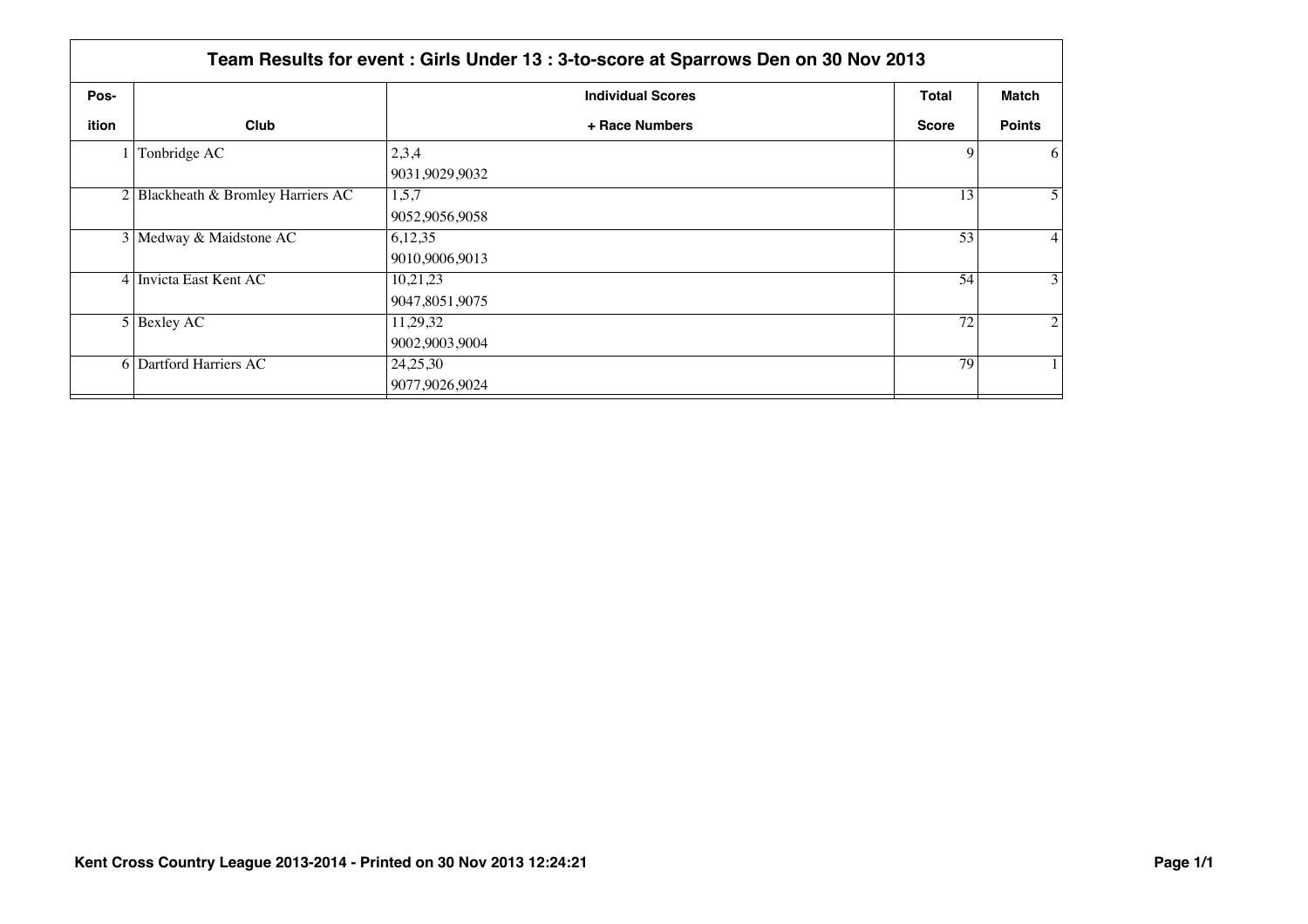|                | Team Results for event: Boys Under 13: 3-to-score at Sparrows Den on 30 Nov 2013 |                              |              |                 |  |
|----------------|----------------------------------------------------------------------------------|------------------------------|--------------|-----------------|--|
| Pos-           |                                                                                  | <b>Individual Scores</b>     | <b>Total</b> | Match           |  |
| ition          | Club                                                                             | + Race Numbers               | <b>Score</b> | <b>Points</b>   |  |
|                | 1 Blackheath & Bromley Harriers AC                                               | 1,2,5<br>4047,4049,4064      | 8            | 6               |  |
| 2 <sub>1</sub> | Tonbridge AC                                                                     | 6,10,13<br>4022,4021,4024    | 29           | $\overline{5}$  |  |
|                | 3 Thanet Road Runners AC                                                         | 3,12,26<br>4008,4009,4014    | 41           | $\vert 4 \vert$ |  |
|                | 4 Medway & Maidstone AC                                                          | 4,16,38<br>4042,4043,4091    | 58           | 3 <sup>1</sup>  |  |
|                | $5$ Bexley AC                                                                    | 23,30,37<br>4002,4007,4001   | 90           | $\overline{2}$  |  |
|                | 6 Folkestone RC                                                                  | 28, 31, 43<br>4085,4084,4083 | 102          |                 |  |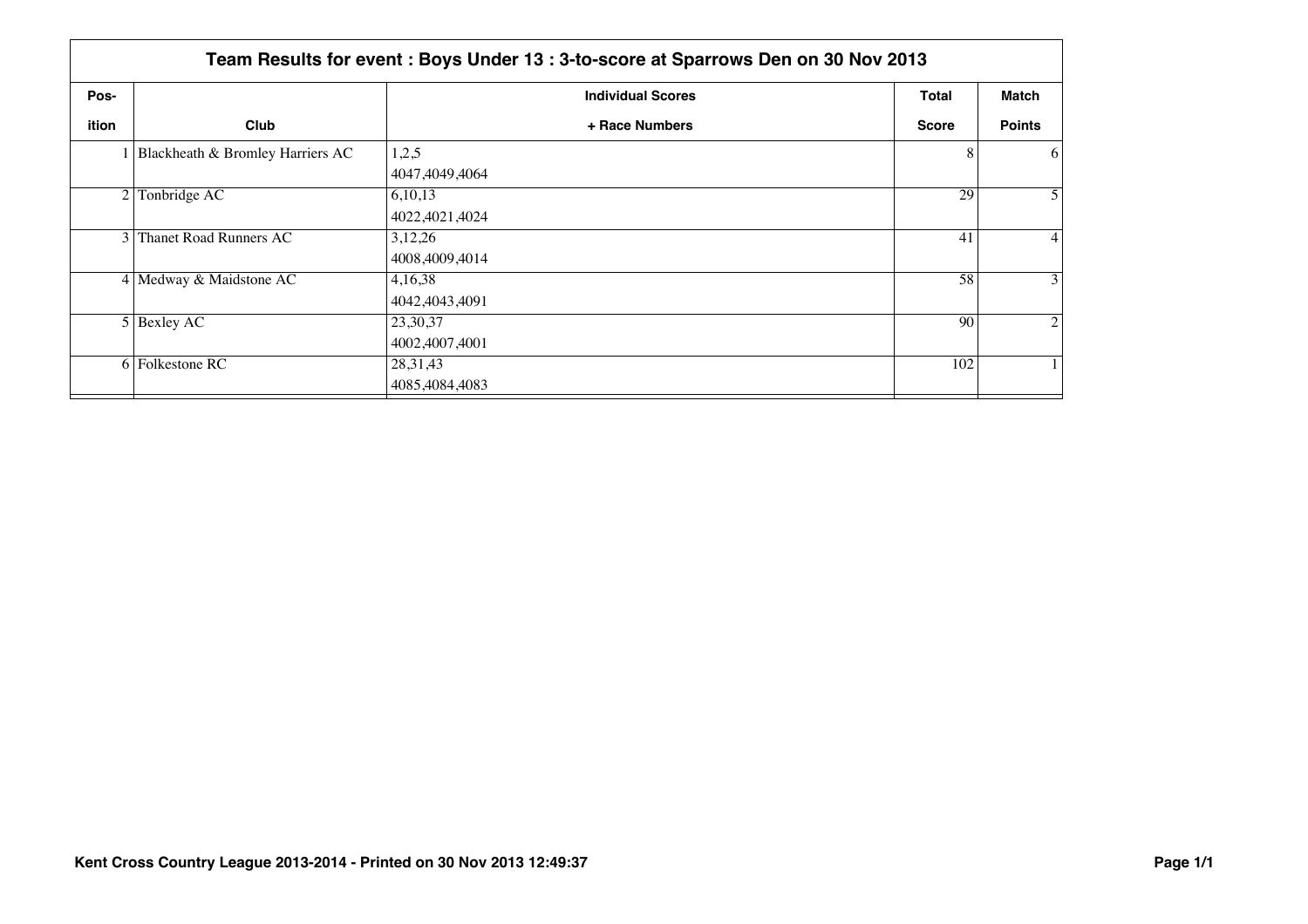|                | Team Results for event: Girls Under 15: 3-to-score at Sparrows Den on 30 Nov 2013 |                              |              |                 |  |
|----------------|-----------------------------------------------------------------------------------|------------------------------|--------------|-----------------|--|
| Pos-           |                                                                                   | <b>Individual Scores</b>     | Total        | Match           |  |
| ition          | Club                                                                              | + Race Numbers               | <b>Score</b> | <b>Points</b>   |  |
|                | 1 Blackheath & Bromley Harriers AC                                                | 2,4,5<br>8060,8076,8074      | 11           | 6               |  |
|                | 2 Invicta East Kent AC                                                            | 7,14,15<br>8048,8049,8054    | 36           | 5 <sup>1</sup>  |  |
|                | 3 Dartford Harriers AC                                                            | 3,9,25<br>8030,8031,8027     | 37           | $\vert 4 \vert$ |  |
|                | 4 Medway & Maidstone AC                                                           | 11, 12, 24<br>8019,8007,8012 | 47           | 3 <sup>1</sup>  |  |
| 5 <sup>1</sup> | Tonbridge AC                                                                      | 10,22,28<br>8038,8034,8058   | 60           | $\overline{2}$  |  |
|                | 6 Cambridge Harriers AC                                                           | 1,32,34<br>8082,8086,8087    | 67           |                 |  |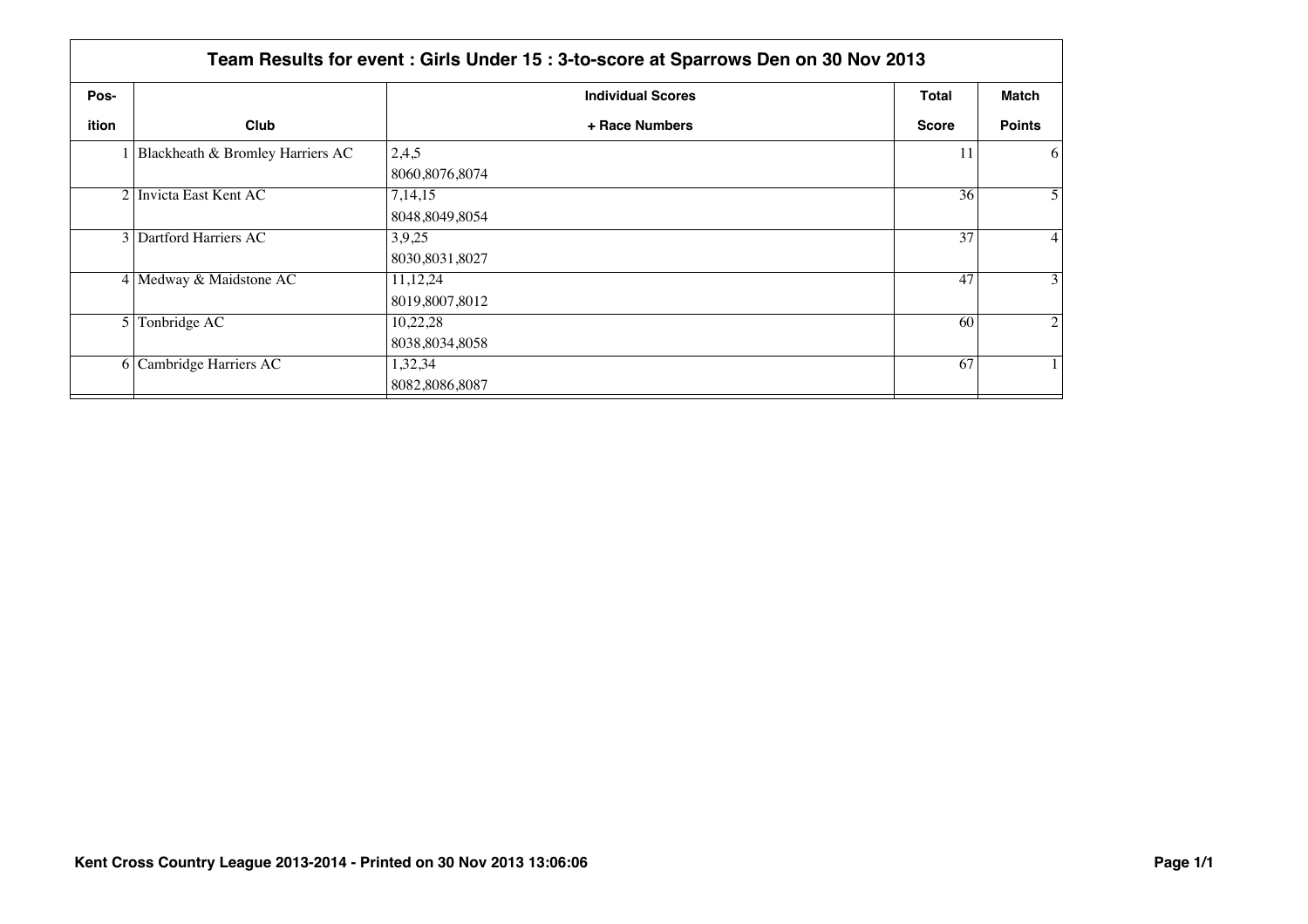|       | Team Results for event: Boys Under 15: 3-to-score at Sparrows Den on 30 Nov 2013 |                                |              |                  |  |  |
|-------|----------------------------------------------------------------------------------|--------------------------------|--------------|------------------|--|--|
| Pos-  |                                                                                  | <b>Individual Scores</b>       | Total        | Match            |  |  |
| ition | Club                                                                             | + Race Numbers                 | <b>Score</b> | <b>Points</b>    |  |  |
|       | Tonbridge AC                                                                     | 1,2,4<br>3022,3019,3027        |              | 5 <sup>1</sup>   |  |  |
|       | 2 Blackheath & Bromley Harriers AC                                               | 5,6,7<br>3065,3081,3070        | 18           | $\left 4\right $ |  |  |
|       | 3 Medway & Maidstone AC                                                          | 3,18,21<br>3051,3050,3052      | 42           | 3 <sup>1</sup>   |  |  |
|       | 4 Beech Grove Academy                                                            | 10,17,20<br>3002,3003,3001     | 47           | $\overline{2}$   |  |  |
|       | 5 Cambridge Harriers AC                                                          | 11, 13, 28<br>3041, 3042, 3038 | 52           |                  |  |  |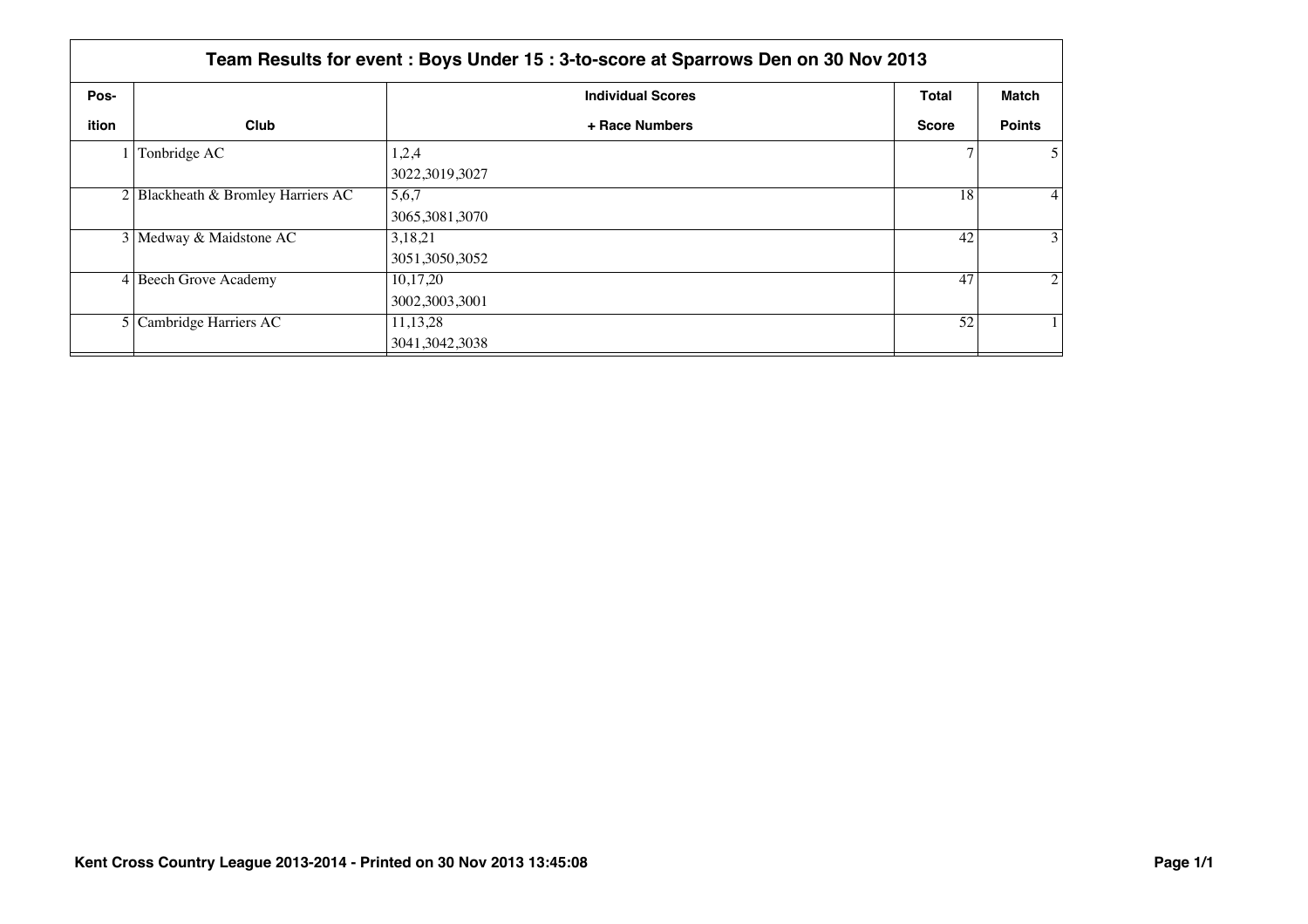|       | Team Results for event: Women Under 17: 3-to-score at Sparrows Den on 30 Nov 2013 |                          |              |                 |  |
|-------|-----------------------------------------------------------------------------------|--------------------------|--------------|-----------------|--|
| Pos-  |                                                                                   | <b>Individual Scores</b> | <b>Total</b> | Match           |  |
| ition | Club                                                                              | + Race Numbers           | <b>Score</b> | <b>Points</b>   |  |
|       | 1 Blackheath & Bromley Harriers AC                                                | 1,4,7                    | 12           | $\vert 4 \vert$ |  |
|       |                                                                                   | 7035,7037,7032           |              |                 |  |
|       | 2 Invicta East Kent AC                                                            | 2,5,8                    | 15           | 3 <sup>1</sup>  |  |
|       |                                                                                   | 7022,7021,7020           |              |                 |  |
| 3 I   | Tonbridge AC                                                                      | 3,13,16                  | 32           | $\overline{2}$  |  |
|       |                                                                                   | 7040,7014,7028           |              |                 |  |
|       | 4 Sevenoaks School                                                                | 14, 15, 18               | 47           |                 |  |
|       |                                                                                   | 7041,7044,7043           |              |                 |  |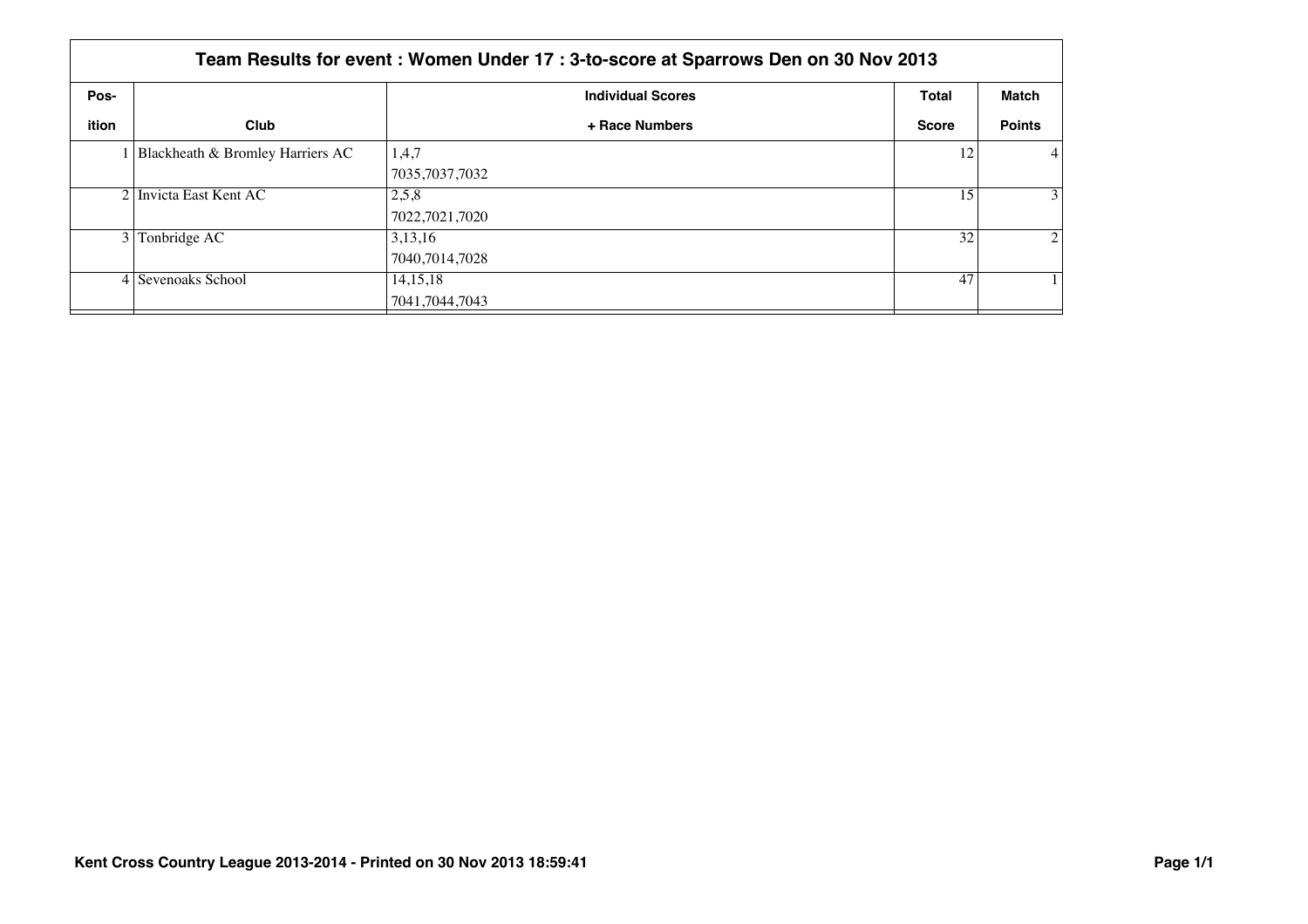| Team Results for event: Women Under 20: 3-to-score at Sparrows Den on 30 Nov 2013 |                                       |                          |              |               |  |
|-----------------------------------------------------------------------------------|---------------------------------------|--------------------------|--------------|---------------|--|
| Pos-                                                                              |                                       | Total                    | Match        |               |  |
| ition                                                                             | Club                                  | + Race Numbers           | <b>Score</b> | <b>Points</b> |  |
|                                                                                   | Tonbridge AC                          | 1,3,5<br> 6029,6011,6015 | $\mathbf Q$  | 2             |  |
|                                                                                   | $2 $ Blackheath & Bromley Harriers AC | 2,8,10<br>6017,6019,6020 | 20           |               |  |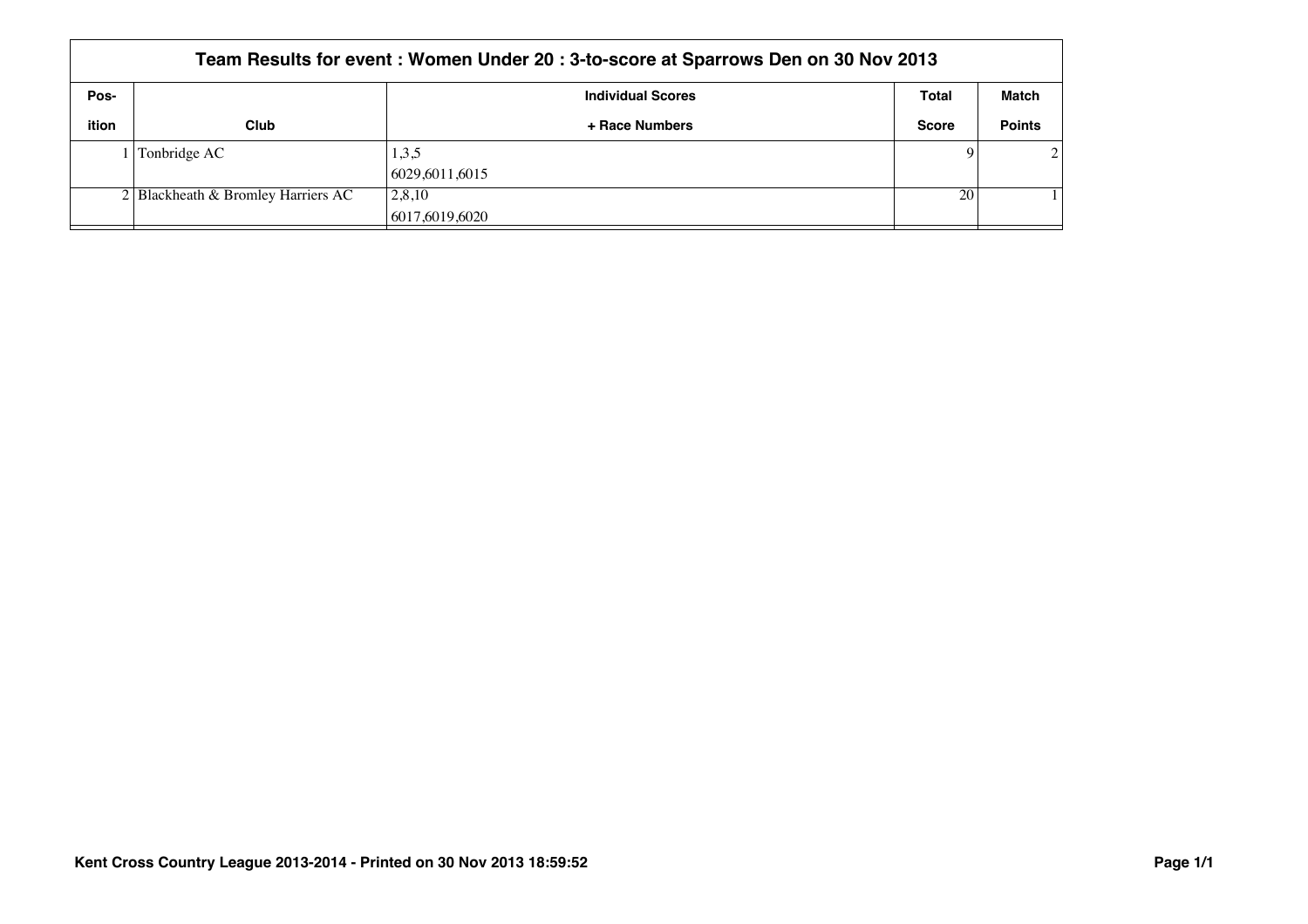|       | Team Results for event: Men Under 17: 3-to-score at Sparrows Den on 30 Nov 2013 |                              |              |                 |  |
|-------|---------------------------------------------------------------------------------|------------------------------|--------------|-----------------|--|
| Pos-  |                                                                                 | <b>Individual Scores</b>     | Total        | Match           |  |
| ition | Club                                                                            | + Race Numbers               | <b>Score</b> | <b>Points</b>   |  |
|       | Tonbridge AC                                                                    | 2,4,7<br>2012, 2017, 2010    | 13           | 6               |  |
|       | 2 Blackheath & Bromley Harriers AC                                              | 1,3,16<br>2055, 2057, 2053   | 20           | 5 <sup>1</sup>  |  |
|       | 3 Invicta East Kent AC                                                          | 5,9,12<br>2025, 2026, 2022   | 26           | $\vert 4 \vert$ |  |
|       | $4$ Bexley AC                                                                   | 6,14,15<br>2003, 2004, 2005  | 35           | 3 <sup>1</sup>  |  |
|       | 5 Sevenoaks School                                                              | 11,20,28<br>2064, 2067, 2066 | 59           | $\overline{2}$  |  |
|       | 6 Dartford Harriers AC                                                          | 18,24,27<br>2031, 2032, 2028 | 69           |                 |  |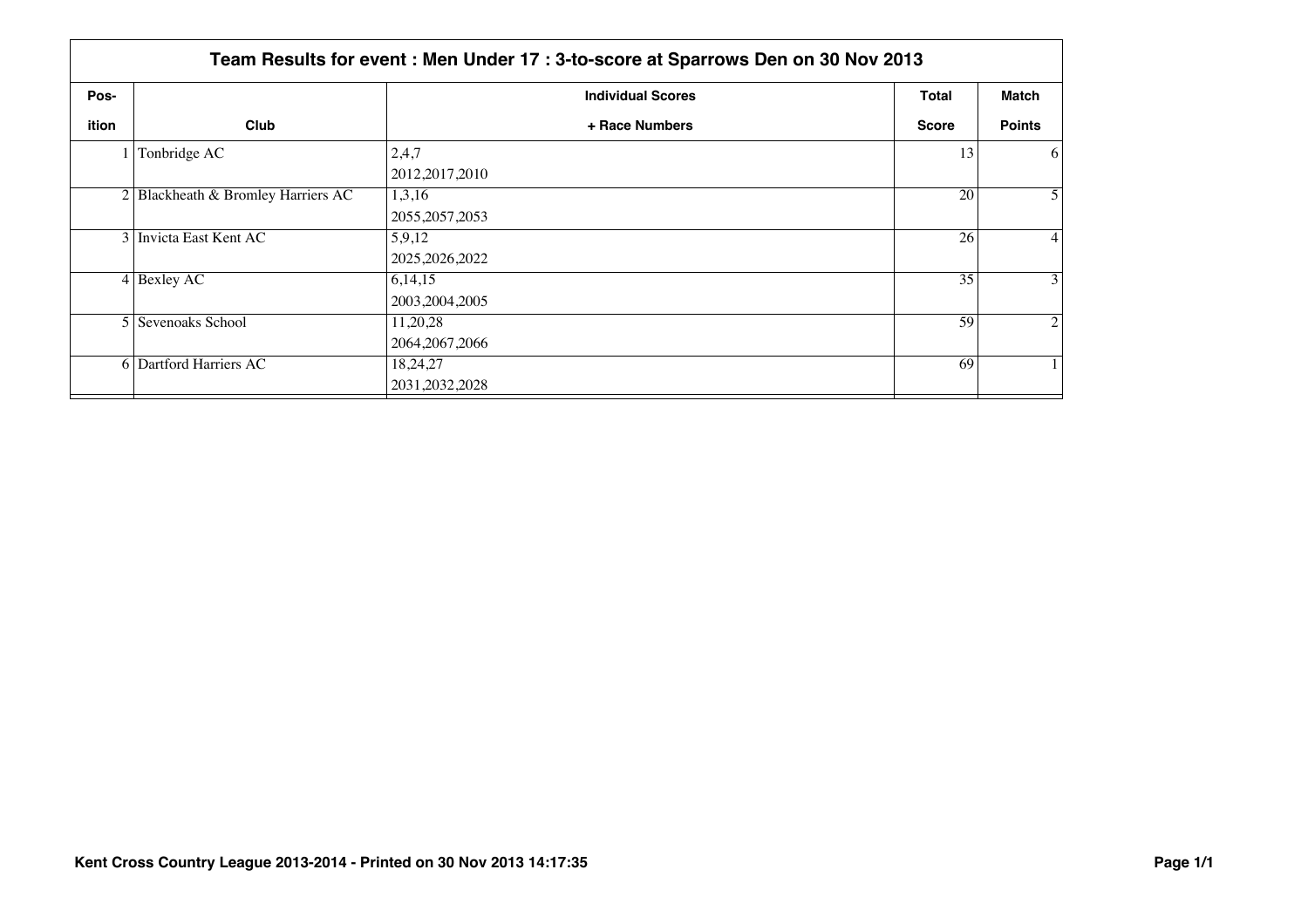|       | Team Results for event: Men Under 20: 3-to-score at Sparrows Den on 30 Nov 2013 |                                                   |              |               |  |  |
|-------|---------------------------------------------------------------------------------|---------------------------------------------------|--------------|---------------|--|--|
| Pos-  |                                                                                 | <b>Match</b><br>Total<br><b>Individual Scores</b> |              |               |  |  |
| ition | Club                                                                            | + Race Numbers                                    | <b>Score</b> | <b>Points</b> |  |  |
|       | l Beech Grove Academy                                                           | 3,5,9                                             | 17           |               |  |  |
|       |                                                                                 | 1001,1002,1051                                    |              |               |  |  |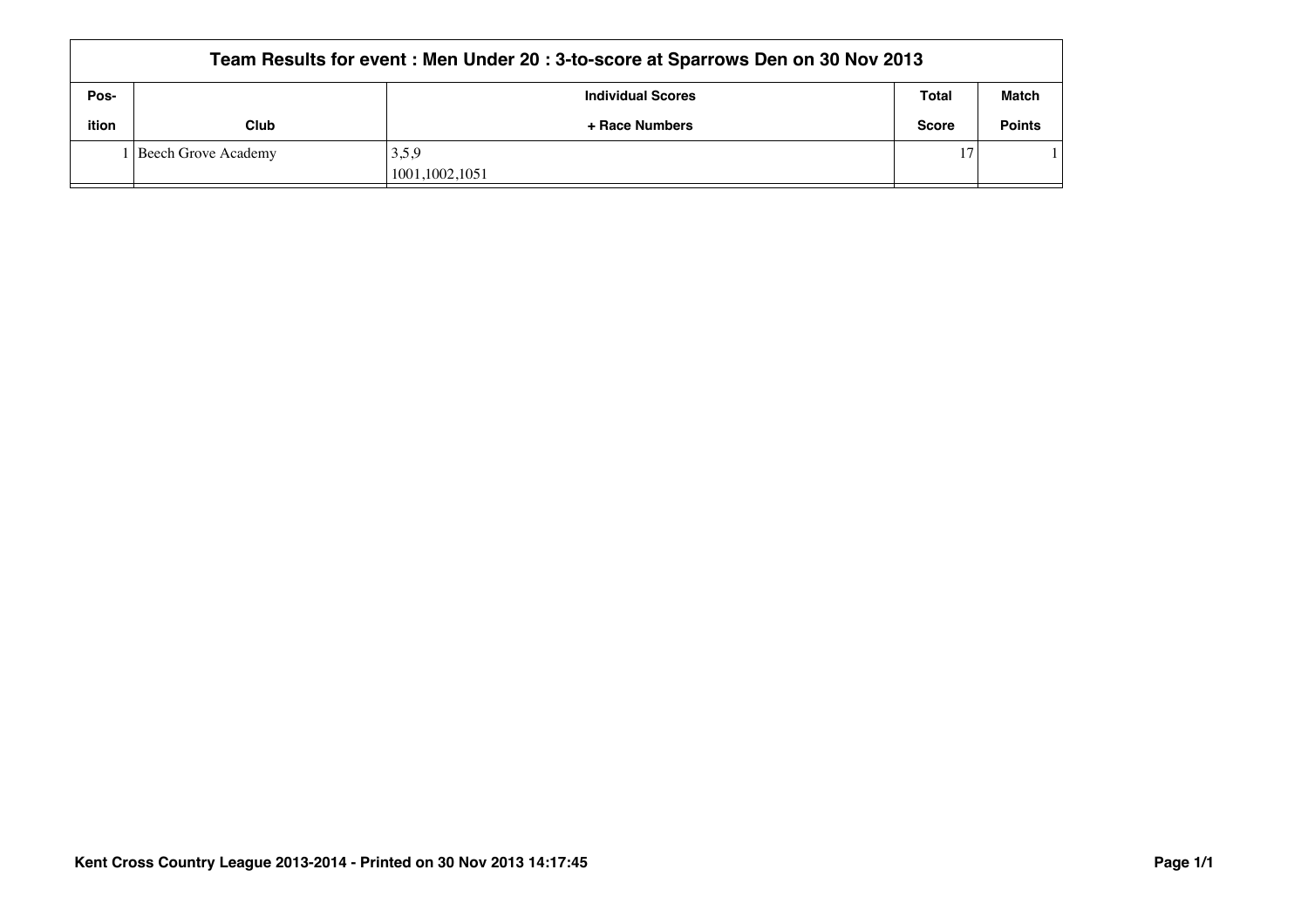|       | Team Results for event: Senior Men: 4-to-score at Sparrows Den on 30 Nov 2013 |                                            |                  |                 |
|-------|-------------------------------------------------------------------------------|--------------------------------------------|------------------|-----------------|
| Pos-  |                                                                               | <b>Individual Scores</b>                   | <b>Total</b>     | <b>Match</b>    |
| ition | Club                                                                          | + Race Numbers                             | <b>Score</b>     | <b>Points</b>   |
|       | $1$ Tonbridge AC                                                              | 3,7,9,10<br>1056, 1014, 51, 36             | 29               | 17              |
|       | 2 Cambridge Harriers AC                                                       | 2,4,13,19                                  | $\overline{38}$  | $\overline{16}$ |
|       | 3 Medway & Maidstone AC                                                       | 83, 347, 102, 86<br>1,6,16,21<br>2,12,4,19 | 44               | $\overline{15}$ |
|       | 4 Dartford Harriers AC                                                        | 5,26,28,36<br>194, 205, 202, 197           | $\overline{95}$  | $\overline{14}$ |
|       | 5 Blackheath & Bromley Harriers AC                                            | 14, 18, 22, 49<br>295,403,384,299          | 103              | $\overline{13}$ |
|       | 6 Tunbridge Wells Harriers                                                    | 31, 33, 43, 74<br>163, 371, 179, 156       | 181              | $\overline{12}$ |
|       | 7 Beckenham RC                                                                | 25, 38, 59, 67<br>210,213,226,220          | 189              | $\overline{11}$ |
|       | 8 South Kent Harriers                                                         | 8,46,47,105<br>286, 386, 288, 287          | $\overline{206}$ | $\overline{10}$ |
|       | 9 Dartford Road Runners                                                       | 35,44,73,87<br>247,401,242,397             | 239              | $\overline{9}$  |
|       | 10 University of Kent                                                         | 17,39,96,108<br>264,259,1052,261           | 260              | $\overline{8}$  |
|       | 11 Bexley AC                                                                  | 30,54,57,121<br>1011,27,1009,330           | 262              | $\overline{7}$  |
|       | 12 Paddock Wood AC                                                            | 29,58,72,122<br>368, 372, 369, 383         | 281              | $\overline{6}$  |
|       | 13 Greenwich Tritons Triathlon Club                                           | 50,70,78,86<br>119, 107, 121, 111          | 284              | $\overline{5}$  |
|       | 14 Invicta East Kent AC                                                       | 12,66,80,138<br>250, 249, 253, 254         | 296              | $\overline{4}$  |
|       | 15 Medway Triathlon Club                                                      | 56, 76, 79, 98<br>278,280,282,284          | 309              | $\overline{3}$  |
|       |                                                                               |                                            |                  |                 |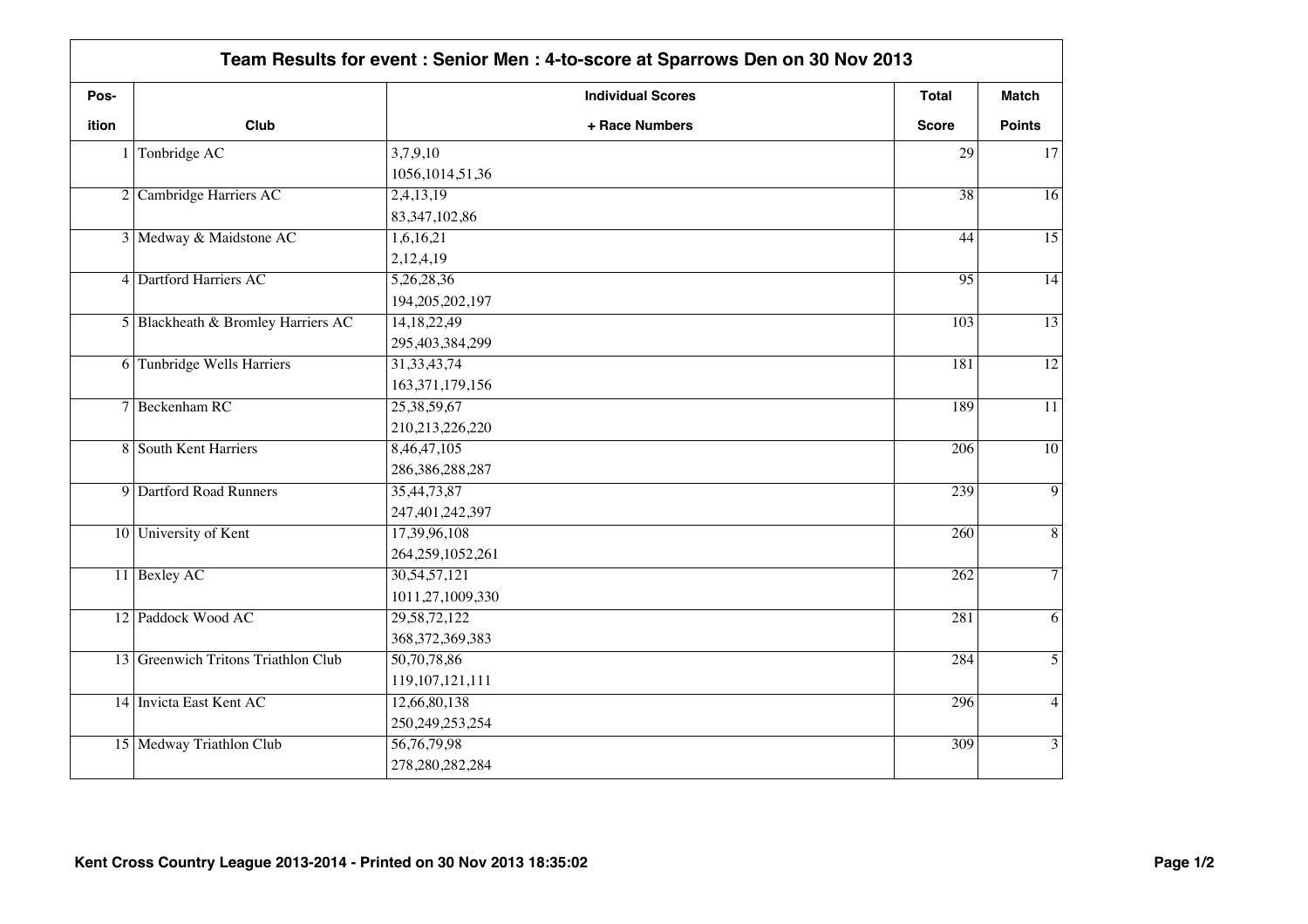|       | Team Results for event: Senior Men: 4-to-score at Sparrows Den on 30 Nov 2013 |                             |              |                |  |  |
|-------|-------------------------------------------------------------------------------|-----------------------------|--------------|----------------|--|--|
| Pos-  |                                                                               | <b>Individual Scores</b>    | Total        | Match          |  |  |
| ition | Club                                                                          | + Race Numbers              | <b>Score</b> | <b>Points</b>  |  |  |
|       | 16 Folkestone RC                                                              | 27,55,117,139               | 338          | $\overline{2}$ |  |  |
|       |                                                                               | 134, 132, 137, 362          |              |                |  |  |
|       | 17 Sevenoaks AC                                                               | $\vert 63,65,101,146 \vert$ | 375          |                |  |  |
|       |                                                                               | 146, 147, 148, 380          |              |                |  |  |